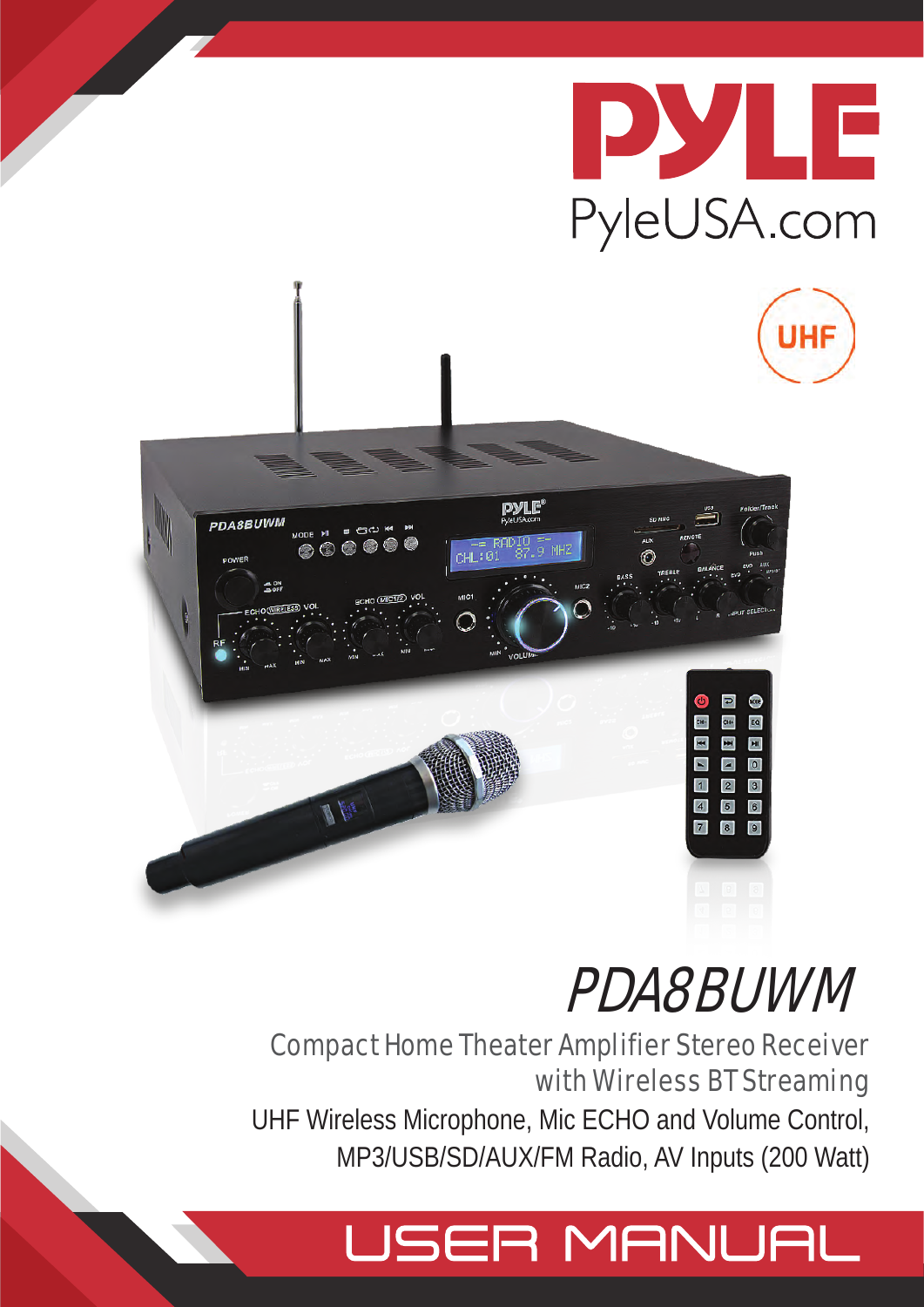# *WARNING!*

**CAUTION: TO REDUCE THE RISK OF ELECTRIC SHOCK, DO NOT REMOVE THE COVER OF THIS UNIT. THERE ARE NO USER - SERVICEABLE PARTS INSIDE. REFER ALL SERVICING TO A QUALIFIED TECHNICIAN.** 



The lighting flash with arrow head symbol within an equilateral triangle is intended to alert the user to the presence of "dangerous" voltage within the product's enclosure that may be of sufficient magnitude to constitute a risk of Electric shock to humans. Users should exhibit extra safety when this symbol appears in this instruction manual and follow all precautions as they are stated.



 The exclamation point within an equilateral triangle is intended to alert the user to the presence of important operating and maintenance (servicing) instructions in this manual.

- 1. Read these instructions thoroughly before using this item.
- 2. Keep these instructions for future reference.
- 3. Heed all warnings.
- 4. Follow all instructions.
- 5. WARNING: To prevent fire or electric shock, do not expose this equipment to rain or moisture. Do not store or operate this product near any liquids.
- 6. Clean only with a dry cloth.
- 7. Do not store or operate this product near any heat sources such as radiators, heat registers, stoves, or other apparatuses (including amplifiers) that produce heat.
- 8. Do not defeat the safety purpose of the polarized or grounding-type plug. A polarized plug has two blades with one wider than the other. A grounding plug has two blades and a round grounding prong. The wide blade or third prong is provided for your safety. If the provided plug does not fit your outlet, consult an electrician for the replacement of the obsolete outlet.
- 9. Protect the all wires connected to this unit from being walked on or pinched, particularly plugs and the point where they exit from the unit. When removing the cord from the power outlet, remove it by holding the plug not by pulling the cord.
- 10. Unplug the unit during lighting storms or when unused for long periods of time.
- 11. When wiring this unit and all other equipment used in connection to this unit make sure that all of your equipment is turned OFF.
- 12. Once installation and wiring is complete power on all your equipment with the volume and level controls turned DOWN. Once all the equipment is ON slowly raise the volume or level controls to their proper positions.
- 13. When grounding this unit, be sure to do so correctly, so as not to defeat the built-in grounding in this unit.
- 14. Before placing, installing, rigging, or suspending any product, inspect all hardware, suspension, cabinets, transducers, brackets and associated equipment for damage. Any missing, corroded, deformed, or non-load rated component could significantly reduce the strength of the installation, placement or array. Any such condition severely reduces the safety of the installation and should be immediately corrected. Use only hardware which is rated for the loading conditions of the installation and any possible short-term, unexpected overloading. Never exceed the rating of the hardware or equipment.
- 15. Consult a licensed, professional engineer regarding physical equipment installation. Ensure that all local, state and national regulations regarding the safety and operation of equipment are understood and adhered to.
- 16. Refer all servicing to qualified service personnel. Servicing is required when the apparatus has been damaged in any way, such as power supply cord or plug is damaged, liquid has been spilled or objects have fallen into the apparatus, the apparatus has been exposed to rain or moisture, does not operate normally, or has been dropped.

# *INTRODUCTION*

**To get the most from your PDA8BUWM, it is recommended that you review all of the information provided in the instruction manual before operating the equipment.**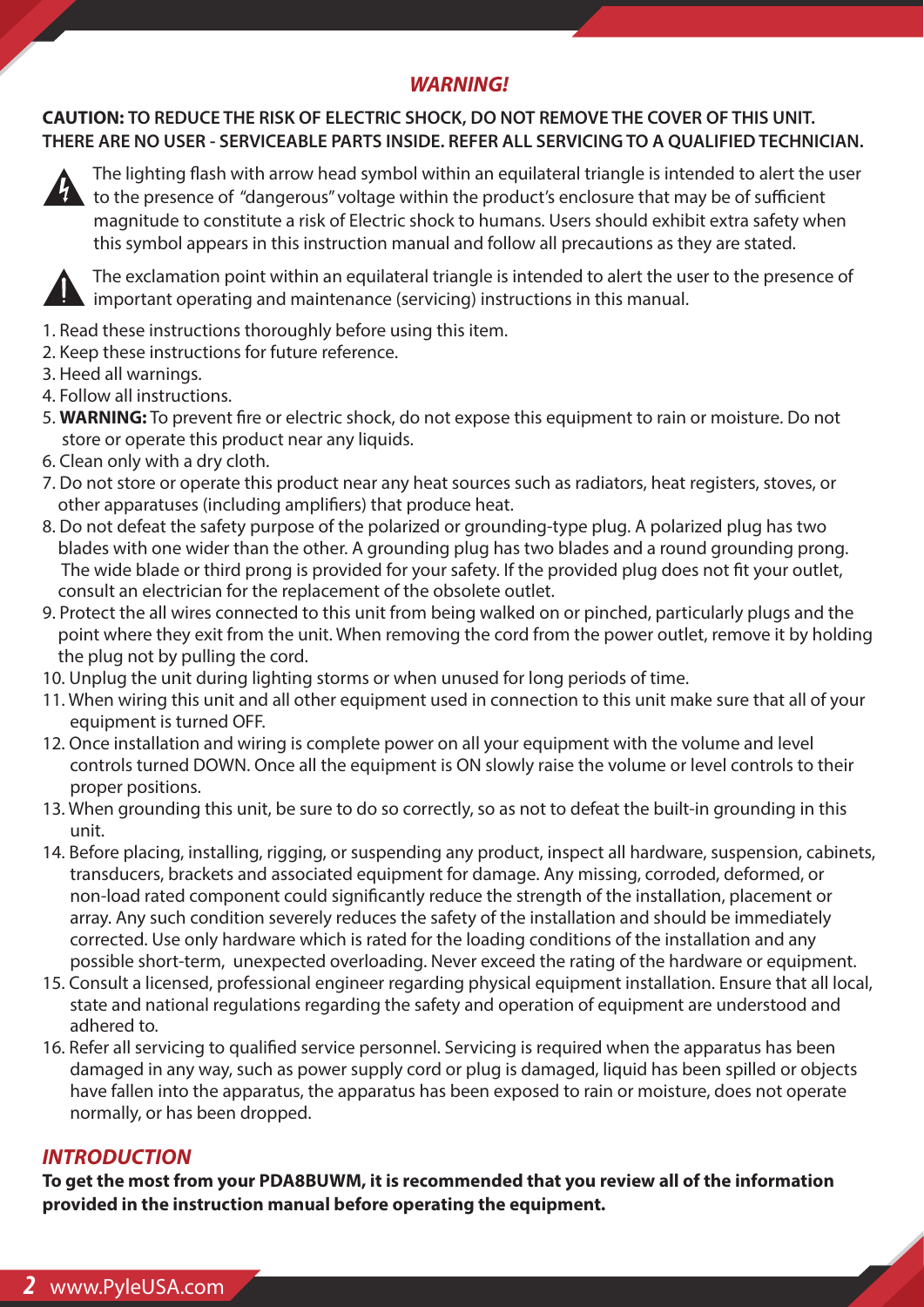# *PDA8BUWM FRONT & BACK PANEL*



**1. POWER SWITCH:** Switch to power the unit on and off.

#### **2. CONTROL BUTTONS**



**A. MODE BUTTON:** Press this button to select one from play mode with USB/SD mode, FM mode and Wireless BT mode, automatically set in USB/SD mode after turning on the unit, automatically play mp3 files after inserting a USB flash driver or SD card.

# *STEPS FOR CONNECTING WITH WIRELESS BT DEVICE*

- 1. Press **MODE** button to choose **Wireless BT** mode, displays **BLUETOOTH** on the screen .
- 2. Set your Wireless BT device to "**Discoverable**." This will allow your device to discover the **PYLEUSA** or **BT**.
- 3. Select the **PYLEUSA** or **BT** Bluetooth name and wait for the device to pair.
- 4. The PDA8BUWM will emit a noise confirming that the devices have successfully paired and the screen will display "**BLUETOOTH CONNECTED**"
- 5. Once paired you can play music from your Wireless BT device. You can also use the control buttons on the unit to select the tracks from your Bluetooth device.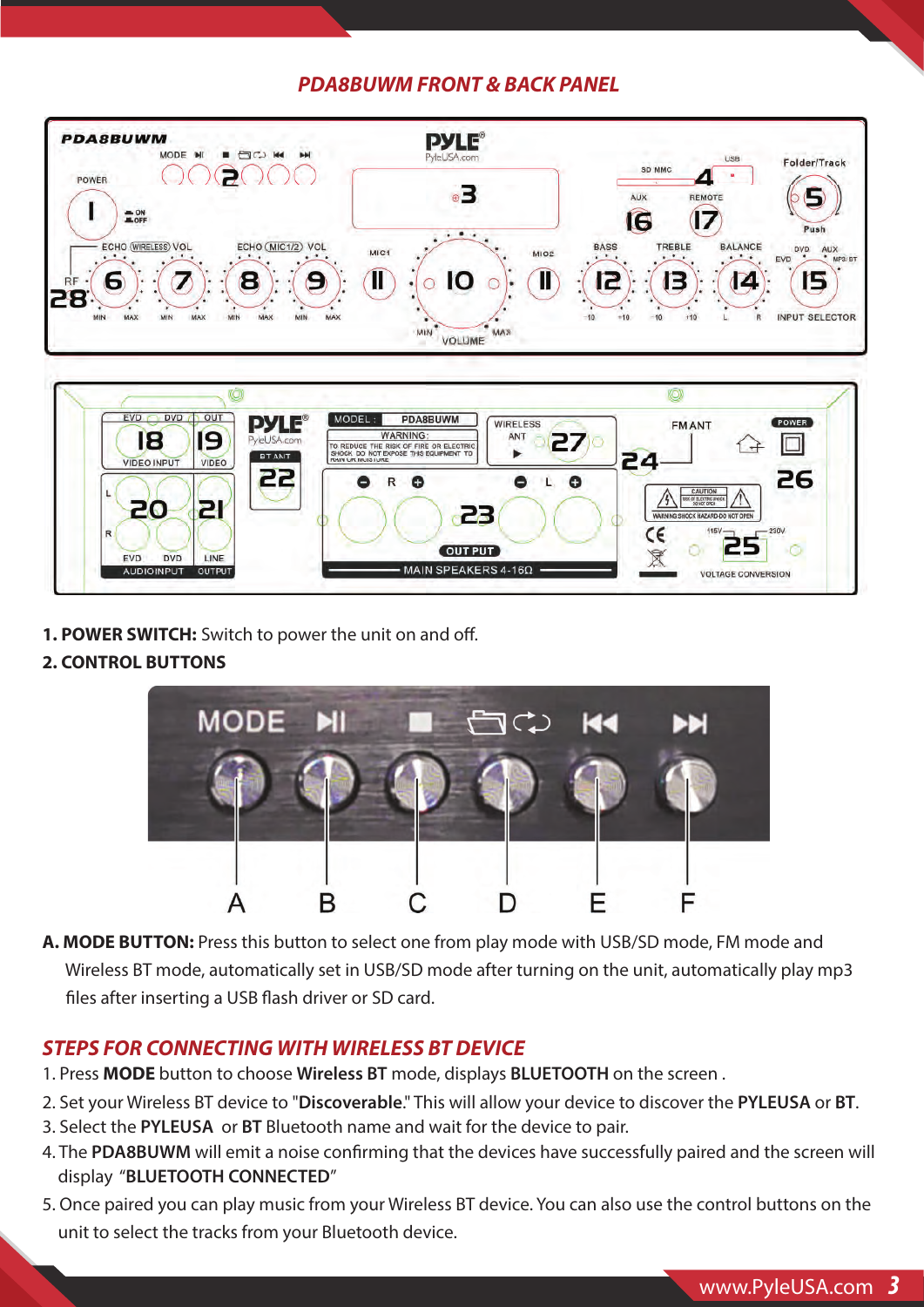**B. PLAY/PAUSE BUTTON:** Each press of the **PLAY/PAUSE BUTTON** causes the operation to change from play to pause or from pause to play in the **USB/SD** mode or **BLUETOOTH** mode.

Presses the **PLAY/PAUSE BUTTON** one time to auto scan all frequencies, the unit will auto store the channel.

- **C. STOP BUTTON:** Press this button to stop play in the USB/SD mode.
- **D. REPEAT/FOLDER BUTTON:** This button allows you to set one of repeat mode with **ALL, NORMAL, SINGLE, RANDOM, FOLDER** and **BROWSE** in the **USB/SD** mode.

**ALL**: All tracks in the USB or SD CARD will be repeated in order without interruption.

**NORMAL:** All tracks in the **USB** or **SD CARD** will be played in order without interruption, the unit will stop working after playing the last track.

**SINGLE:** Repeat the track that was playing.

**FOLDER:** All tracks in the current folder will be repeated in order without interruption.

**RANDOM:** All tracks in the **USB** or **SD CARD** will be played at random.

**BROWSE:** All tacks in the **USB** ore **SD CARD** will be played 10 seconds in order without interruption.

Hold this button for 3 seconds into **FOLDER** mode, the word **FOLDER** will flash on the screen, press **PREV** or **NEXT BUTTON** to search through the folder, press again or hold this button for 3 seconds will exit the **FOLDER** mode, or the unit will auto exit the **FOLDER** mode after waiting for 5 seconds.

**E. PREV BUTTON:** Use this button to select previous track or folder, depending on these two different modes as below.

- **\* In USB/SD mode:** use to select previous track or folder, hold this button to fast back play.
- **\* In FM mode:** use to select pervious channel.

 **\*In BLUETOOTH mode:** use to select previous track, hold this button to decrease the volume.

**F. NEXT BUTTON:** Use this button to select next track or folder, depending on these 3 different modes as below.

- **\* In USB/SD mode:** use to select next track or folder, hold this button to fast forward play.
- **\* In FM mode:** use to select next channel.

 **\*In BLUETOOTH mode:** use to select previous track, hold this button to increase the volume.

#### **3. LCD DISPLAY SCREEN**



#### **1. REPEAT NAME AND MODE NAME**

- **The word FOLDER will flash on the screen in FOLDER mode.**
- When the **REPEAT** button is pressed, there will be 6 different displays depending on the setting you choose from **ALL, NORMAL, SINGLE, FOLDER, RANDOM** and **BROWSE**.
- Displays **BLUETOOTH** in the Wireless BT mode.
- Display **FM** in the FM mode.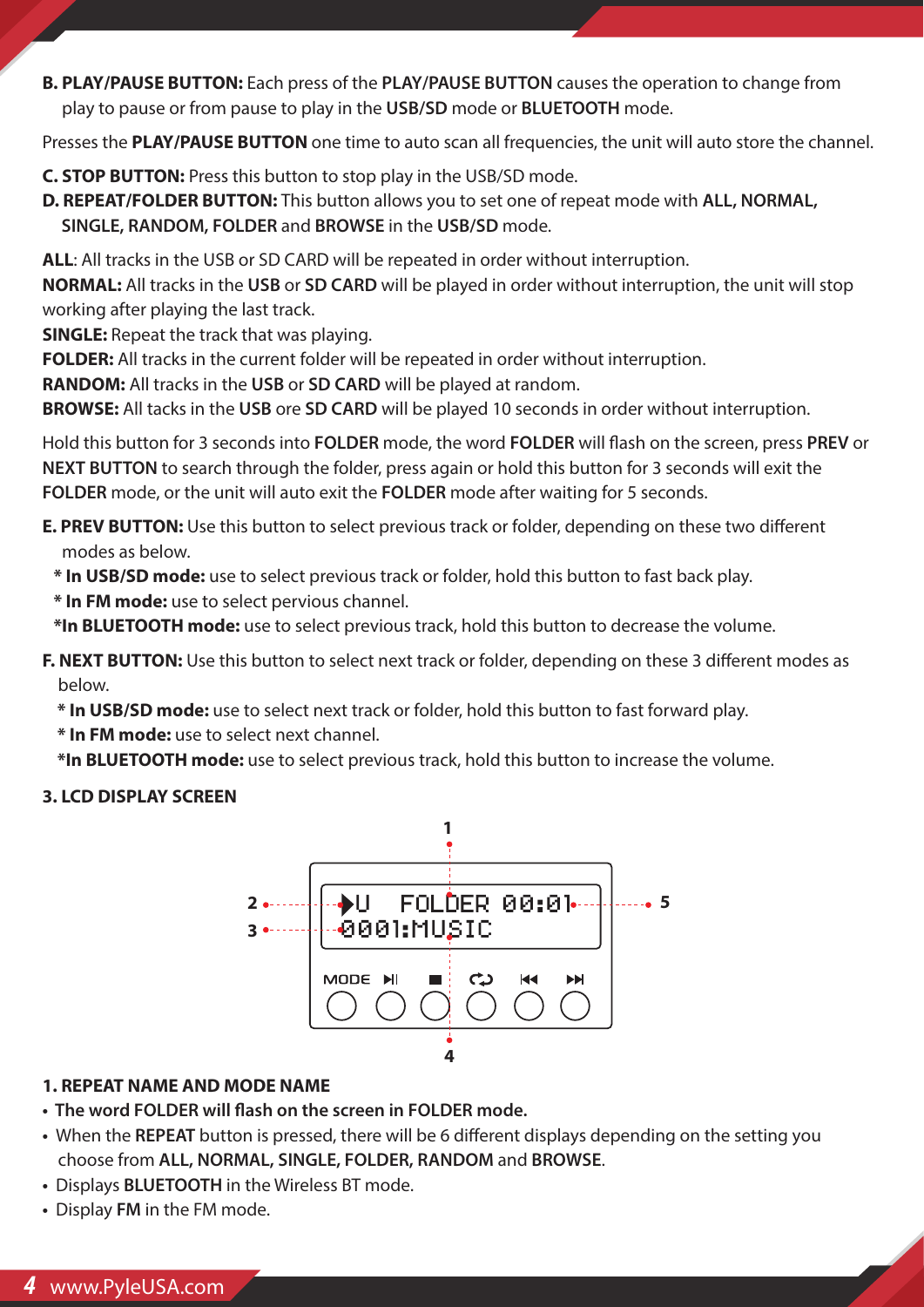#### **2. SOURCE NAME**

 The display will show **U** in **USB** mode, the display will show **S** when play in **SD** card mode. Press the mode button to switch from one input to the other.

#### **3. TRACK NUMBER NAME**

Displays track number with the current playing track.

#### **4. TRACK NAME**

- \* Displays the le name of the current track.
- \* Displays the folder name of the current folder in the folder mode.
- \* Displays connection status with the Bluetooth mode.
- \* Displays the **FM** channel number name and channel frequencies in the **FM** mode.
- \* Displays **EQ** name in the **USB/SD** mode.
- \* Displays **NO DISK** without **USB** or **SD CARD** in the **USB/SD** mode.

#### **5. ELAPSED TIME**

Displays the playing time of the current track in minutes, seconds.

### 4. USB PORT/SD CARD SLOT: Insert USB mass storage device or SD Card to play Mp3 files.

**NOTE:** The USB input is ONLY meant to connect a USB flash drive (thumb drive). Connecting an *MP3 player or computer directly to the USB flash drive input will result the unit of failing to play the audio from those devices.*

- **5. FOLDER/TRACK SEARCHING KNOB:** Turn the knob clockwise to search tracks. Press this button, display shows "**FOLDER**", then the function of the knob is "**FOLDER SEARCHING**".
- **6. WIRELESS MICROPHONE ECHO KNOB:** Turn this knob to adjust the wireless microphone echo, the depth of the echo effect, increase or decrease the level.
- **7. WIRELESS MICROPHONE VOLUME KNOB:** Turn this knob to adjust the volume of wireless microphone.
- **8. MICROPHONE 1&2 ECHO KNOB:** Turn this knob to adjust the microphone echo, the depth of the echo effect, increase or decrease the level.
- **9. MICROPHONE 1&2 VOLUME KNOB:** Turn this knob to adjust the volume of microphone
- **10. MASTER VOLUME KNOB:** Turn this knob to adjust the master volume, increase or decrease the level. Please turn it in **MIN** position before turning on the unit.
- **11. MICROPHONE INPUT 1&2 JACK:** MIC 1&2 Input Jack for connecting an unbalanced low impedance microphone with 1/4" TRS plug.
- 12. BASS CONTROL KNOB: Permits you to tailor the processed low frequencies. Turn it in center position, the sound is unaffected ("flat").
- **13. TREBLE CONTROL KNOB:** Permits you to tailor the high frequencies processed. Turn it in center position, the sound is unaffected ("flat").
- **14. BALANCE KNOB:** To adjust the **Left channel or Right channel** input level.
- **15. SOURCE SWITCH:** Turn this switch to choose the input source to play.
- **16. 1/8" TRS JACK:** Connects to a **MP3** player or Ipod with 1/8" TRS plug.
- **17. REMOTE RECEIVER WINDOW:** To receive the remote control signal.
- **18. VIDEO INPUT:** The video input terminals can be connected such as **DVD** video.
- **19. VIDEO OUTPUT:** This video output terminal can be output one of video with **EVD** or **DVD** input video.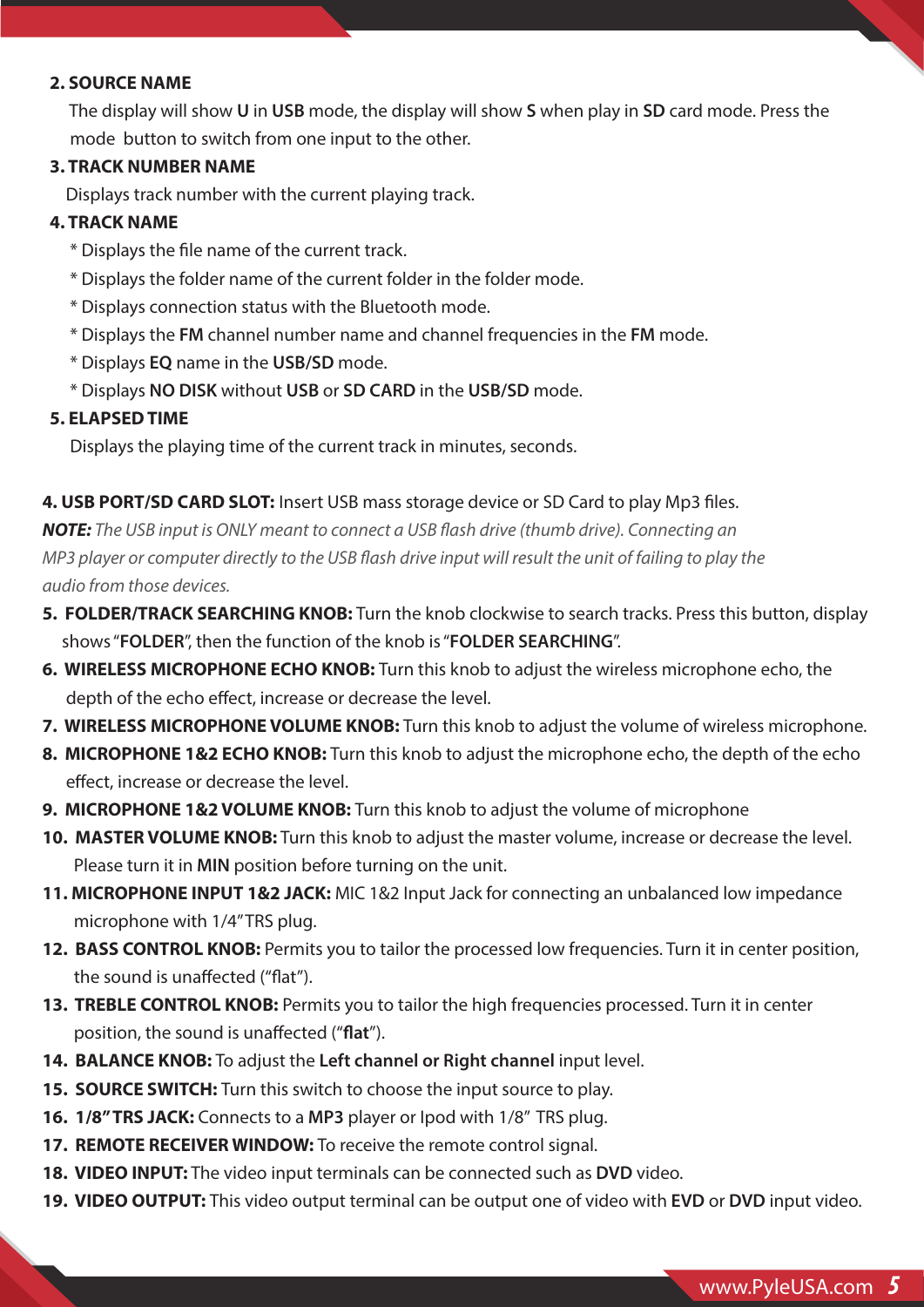- **20. AUDIO INPUT:** Connect the audio output **RCA** jacks of **DVD/CD**, to these **RCA** jacks.
- **21. LINE OUTPUT:** Connect the audio input **RCA** jacks of other devices, to these **RCA** jacks
- **22. WIRELESS BT ANTENNA:** Please pull the antenna out when using Wireless BT input
- **23. MASTER OUTPUT:** To use the combo screw-type banana plug speaker jacks to connect with the **L/R** speaker.
- **24. FM ANTENNA CONNECTOR:** Connect to **FM** antennas.
- **25. POWER VOLTAGE SELECTOR:** According to the current power voltage, push this switch to choose one of 110V or 220V.
- **26. POWER SUPPLY:** Connect to **AC** power socket.
- **27. WIRELESS ANTENNA:** Please pull the antenna out when using wireless microphone.
- **28. RF INDICATOR LED:** The indicator **LED** will light when the wireless microphone is activated.

# *REMOTE CONTROL*

- 1. Press this button to turn on the MP3
- 2. In FM mode, press this two buttons to select previous or next channel.
- 3. Press these two buttons to select the previous or next track in **USB** or **SD** or Wireless BT mode
- 4. Volume up or down
- 5. Press the numbers to select the tracks directly. The unit takes 1-2 seconds to response in **USB** or **SD** mode.
- 6. Press this button to select the different repeat mode. Pressing this button for more than 3 seconds will enter into **FOLDER** searching
- 7. Press this button to select the playing mode, such as **USB/SD/FM/WIRELESS BT**
- 8. EQ function, if the mp3 with EQ
- 9. Play and pause function for MP3

# *UHF WIRELESS MICROPHONE*

- **A. GRILLE:** Protects the cartridge and helps reducing the breath sound and wind noise.
- **B. LCD:** When the power is on, it will show the frequency data.
- **C. POWER SWITCH:** Push this switch to turn on or o the wireless microphone.
- **D. BATTERY COVER:** Rotate it to install the battery (5" AA battery, not included).



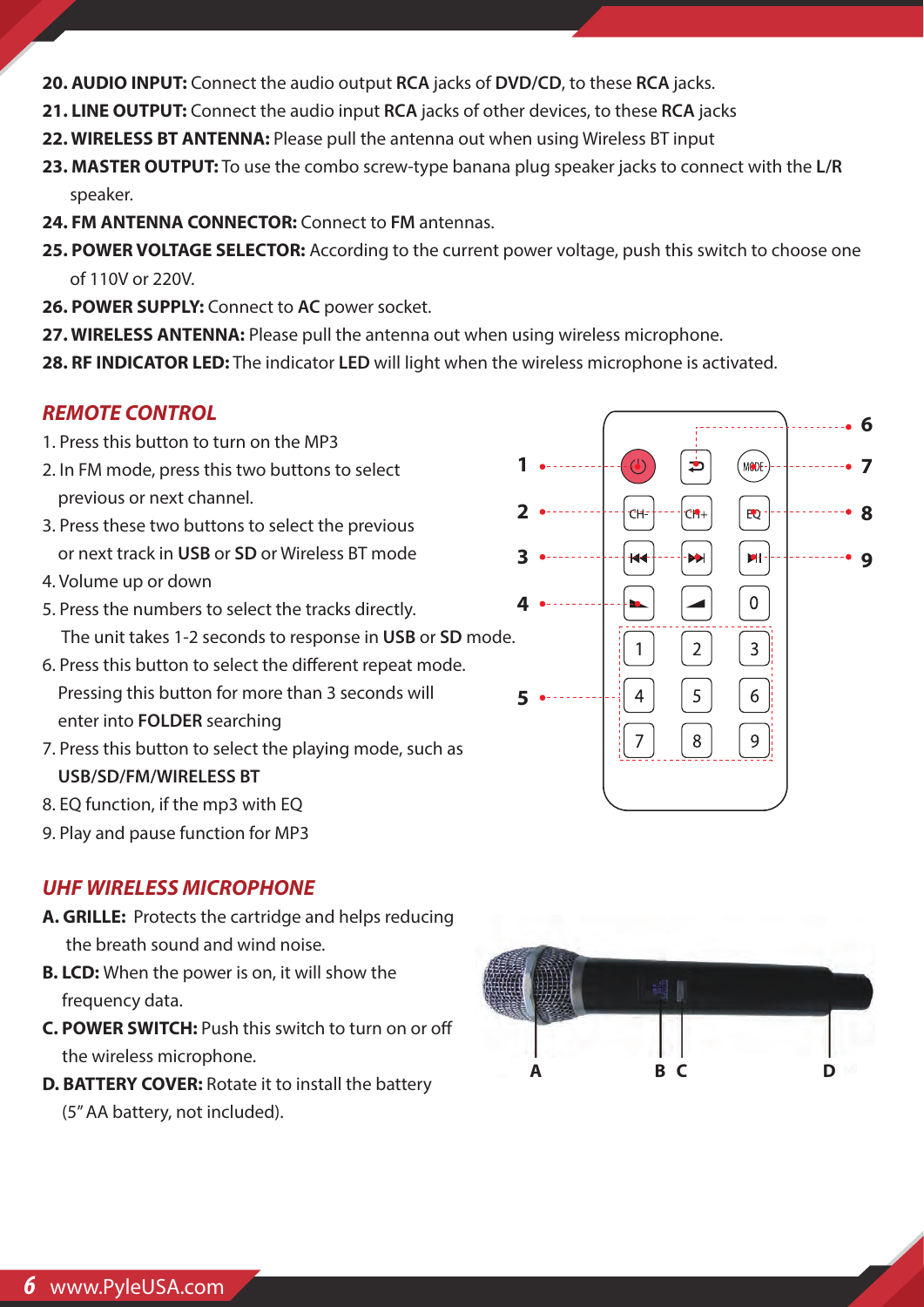#### **Features:**

- Compact Home Theater Amplifier
- 2 Channel Amplifier Design
- FM Radio Stereo Receiver System
- Built-in BT for Wireless Music Streaming
- UHF Wireless Microphone System
- Unique 'Track / Folder' Music Search Control Knob
- USB Flash Drive & SD Memory Card Readers
- USB Doubles as Device Charge Port
- Front Panel Audio Control Center
- Digital LCD Display
- ID3 Digital Tag Readout Display for Track & Folder Name
- Connect & Stream Audio from External Devices
- Aux (3.5mm) Input
- (2) 1/4'' Microphone Input Connector Jacks
- (2) Pairs of RCA (L/R) Audio Input Connectors
- (2) Pairs of Banana Plug Speaker Output Connectors
- (1) Pair of RCA (L/R) Audio Output Connectors
- RCA Video Input/Output Connectors
- Treble Bass Master & Microphone Volume Adjustable
- ECHO and Volume Control for Wireless Microphone
- 'Repeat & Random' Audio File Functions
- Dual Microphone Inputs
- Blue LCD Screen Showing Track and Folder Name

#### **What's in the Box**

- Stereo Amplifier/Microphone Receiver
- UHF Wireless Handheld Microphone
- Remote Control
- FM Antenna

# **Technical Specs**

- Power Output: 200 Watt MAX (100 Watt RMS)
- Mic Receiving Sensitivity : 5dB UV
- Wireless Microphone Range: Up to 100'+ ft.
- Tone Control: +/- 10dB
- Frequency Response: 20-20KHz
- Frequency Adjustment: +/-2dB
- Signal to Noise Ratio: >85dB
- $\cdot$  T.H.D.: <1.0%
- Remote Control Battery: 3V Lithium Cell (CR2025) Included
- Battery Operated Microphone, Requires (5) x 'AA' Batteries, Not Included
- Power Supply: 110/240V switchable
- Power Output: 25Wx2
- Dimensions (L x W x H):  $11.0''$  x  $9.8''$  x  $3.5''$ -inches

### **Bluetooth Connectivity**

- Built-in BT for Wireless Music Streaming
- Compatible with All of Today's Latest Wireless BT Devices (iPhone, Androids, Smartphones, iPad, Tablets, Laptops, etc.)
- Wireless BT Version: 2.1
- Wireless BT Network Name: 'PyleUSA' or 'BT'
- Wireless Range: Up to 30'+ ft.
- 2.4G Wireless BT Antenna

#### *Questions? Issues?*

We are here to help! Phone: **(1) 718-535-1800** Email: **support@pyleusa.com**